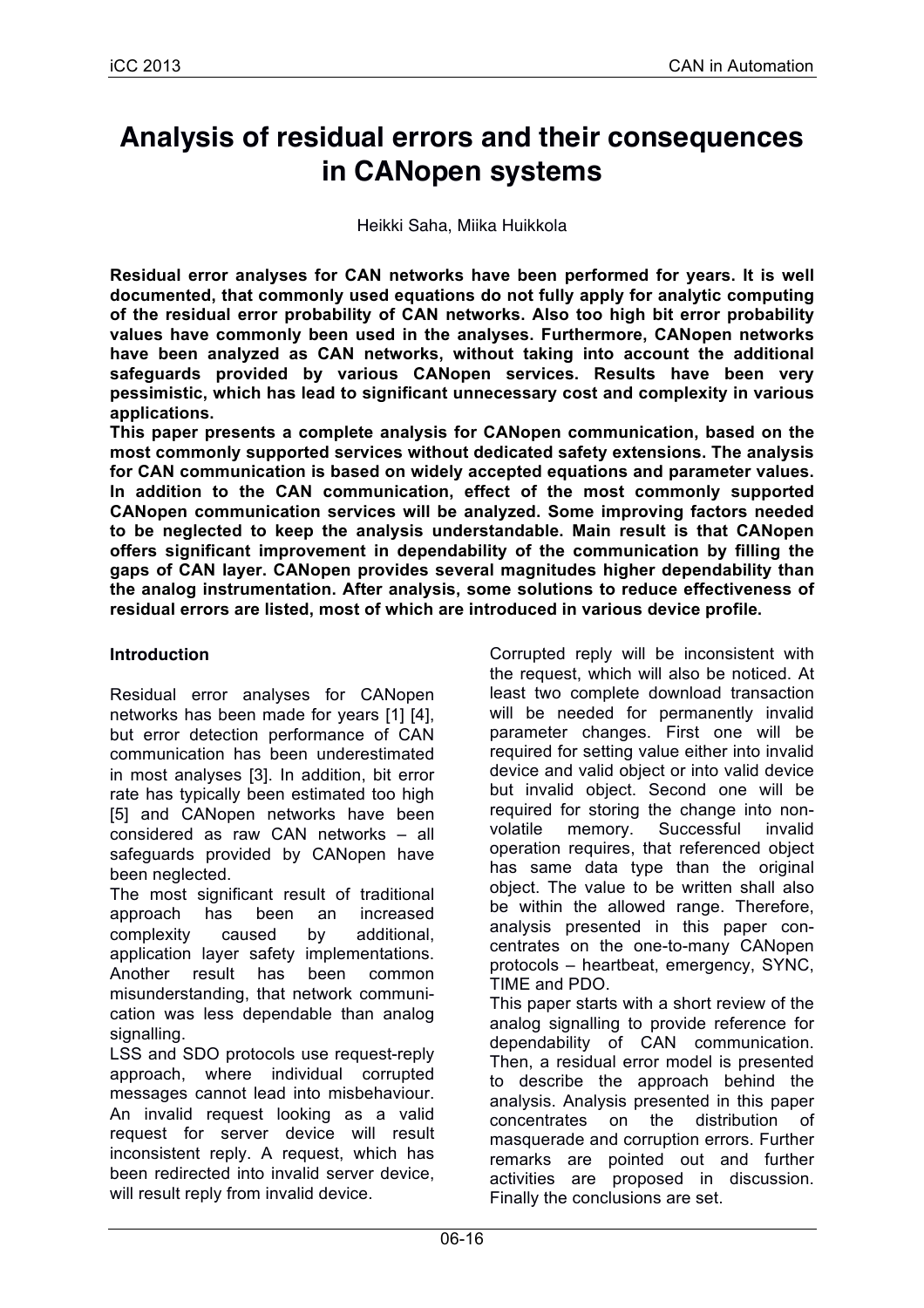### **Analog instrumentation as a reference approach**

4 to 20mA current loop is de-facto in many industry areas and therefore it is used as a reference in this article. Sensor failures as well as sensor condition monitoring is based on signal value going out of range, either below 3.5mA or over 20.5mA. As long as the signal value remains within the nominal range, despite of additional resistance or conductance, failures cannot be detected by consuming device. Only full break of each line and short-circuit between each two signal lines can be detected. Each failure causes continuous effect for signal [7] and furthermore potentially faulty system behaviour. Diagnostics coverage clearly falls into category *"none"* used in the safety standards [6].

It is clearly stated, that analog signals shall also be analysed, typically as an integral part of sensing or actuating subsystems [8]. Furthermore, it is clearly stated that a well-tried component for some applications can be inappropriate for other applications [7]. The statements unambiguously define, that control systems shall always be comprehensively analysed, independent of the used technologies. If certain faults or failing components are excluded, exclusions shall be justified by results of analyses.

### **Residual error model for CANopen communication**

Communication errors can be divided into standard categories [1]. Standard CANopen communication services provide safeguards against most categories [2]. Deletion, corruption and timing errors can be revealed by time-out monitoring of received frames – e.g. heartbeat consumer and RPDO time-out monitoring. Repetition can be managed only in producing nodes by managing carefully transmission type, inhibit and event times. Structural inconsistency can be revealed by heartbeat consumer but signalling inconsistency and insertion can be avoided only by careful system design, for which CANopen defines management process and file formats.

Incorrect sequence applies only for LSS and SDO protocols, where request/reply approach together with transaction type specific states enables detection of both single frame and sequence errors, which may vary according to the used accessing mode. Addressing issues in CANopen networks are solved by the design process and proper design tools.

In addition to the standard error categories, residual errors – errors which cannot be detected by CAN controllers and CANopen protocol stack – have been separated into an additional category. The residual errors are divided further into three categories, depending on which fields of the frame are corrupted.

**CRC error** occurs, when only a CRC field is corrupted. This category is considered as impossible. However, if this category were possible, it would not effect on the CAN-ID or signal values and could be neglected.



*Figure 1: Residual error model*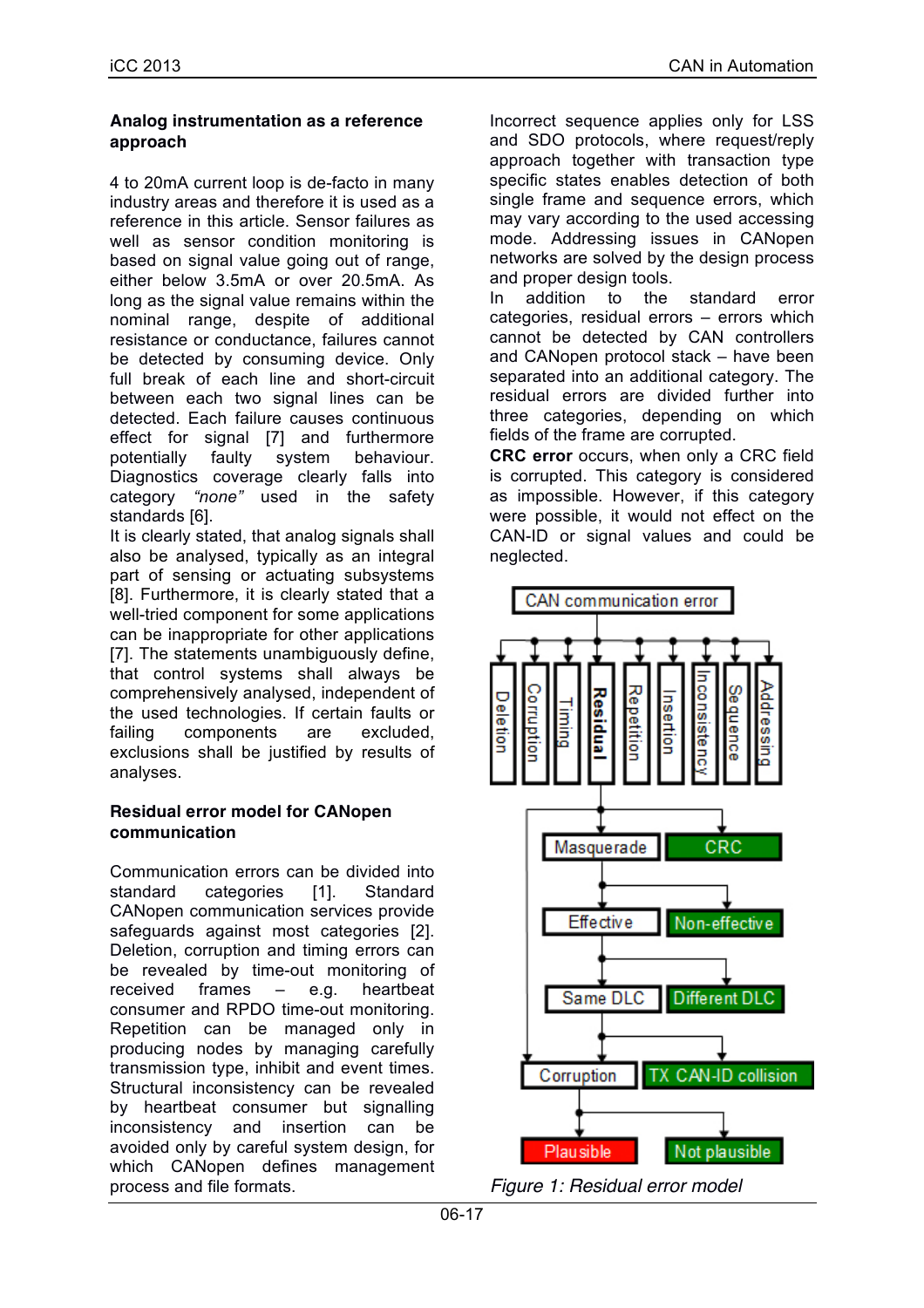**Corruption error** exists, if there is at least one corrupted bit in the data and CRC fields, but not in the CAN-ID field. If only a smaller range or limited set of values of the signal are used, application level plausibility checking may detect portion of the errors. CANopen system management process enables efficient and reliable parametrization of corresponding checking functions [2].

**Masquerade error** means, that at least one bit in the CAN-ID field is corrupted. There may be other corrupted bits in other fields, too. Typically a small subset of the available CAN-IDs are used for communication, which significantly reduces the possibility that corrupted CAN-ID is used by other services. Consumers of the frame with original CAN-ID detect the masqueraded frame as deleted, typically based on time-out monitoring. Different protocols use different number of data bytes and also number of data bytes in different PDOs may vary. RPDO mapping in consuming devices will reveal the frames having too few data bytes. If devices support monitoring of the CAN-IDs used by they own, they can indicate if other devices transmit frames with reserved CAN-ID. If both CAN-ID and DLC of the corrupted frame are valid, masquerade errors become effective and the final effect is corruption of at least one signal.

A simplified residual error model is illustrated in figure 1. Residual error categories not introducing a risk are marked green. Masqueraded messages which are not detected, result corrupted signal values. If corrupted signal values are out of range or not equal to the allowed values, corruption can be detected. If corrupted signal value cannot be detected by plausibility checking, the corrupted value is passed through. Such category is marked as red, because it is the final appearance of both corruption and masquerade residual errors.

It is noticeable, that effect of any residual error in digital communication is temporary, because it will be updated in the next transmission cycle. Single residual error is dangerous only, if single corrupted sample can introduce a safety risk.

# **Effect of errors in different fields**

Errors in control field can be divided into three categories – don't care, errors that do not affect on the frame length and errors that affect on the message length [4]. Reserved bit R0 of control field is handled as don't care by receiving devices. Furthermore, the last bit of endof-frame is handled as don't care, because there is no time left for signalling the error. Because the fields are handled as don't care, they need not to be included in the analysis.

Fields RTR, IDE and DLC affect on the message length. If RTR bit is recessive, data bytes are not included and DLC indicates the number of bytes in the requested message. If IDE bit is recessive, an extended ID is included before the rest of the control field. DLC defines the number of data bytes included in the message. Depending on the bit error, it can either increase or decrease the message length [4].

If a receiver expects longer message than transmitted, stuffing error occurs. Acknowledge delimiter and 6 first bits of end-of-frame form a stream of 7 or 8 recessive bits in the end of transmission violate the stuffing rule. If a receiver expects shorter message than transmitted, form error occurs. Form error may be caused by transmitted acknowledge slot, CRC or DATA fields, depending on the difference in the lengths of transmitted and received message.

Corruption of RTR or IDE bits or DLC field always lead to difference more than one byte, which will lead to reliable detection of an error. Message length difference less than one byte may be caused by misinterpreted stuff bits and several additional corrupted bits are needed to get the CRC checksum matching the corrupted message contents. It is also required, that each device in the network receives similarly corrupted message not detected erroneous. Thus, RTR and IDE bits and DCL field need not to be included in the analysis.

In addition to ID, DATA and CRC fields, errors not affecting on the message length may exist in acknowledge field and end-offrame.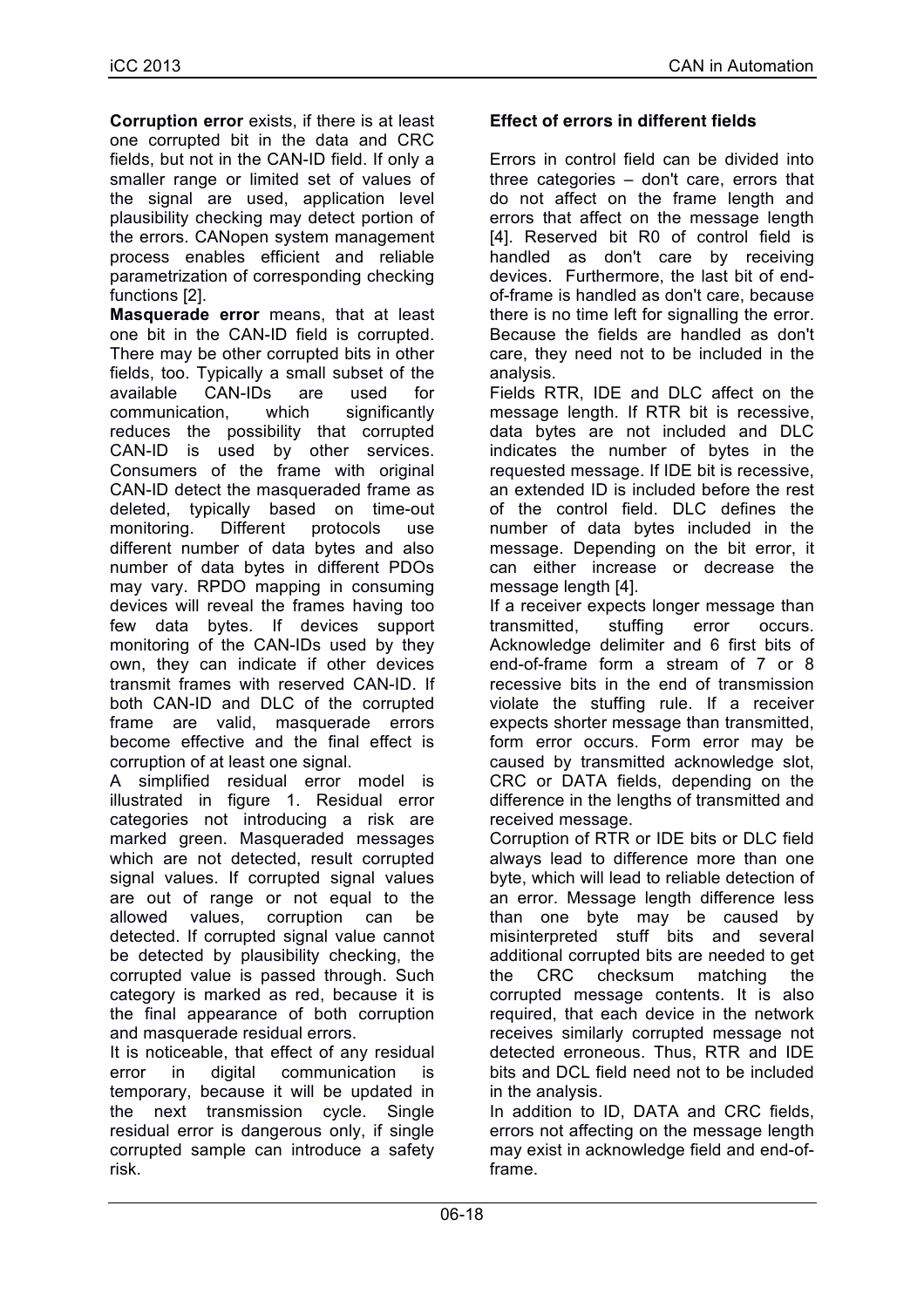Errors in acknowledge slot and acknowledge delimiter are interpreted respectively as acknowledge and form errors and solved by automatic retransmission. Thus, the analysis can focus on errors in ID, DATA and CRC fields [4].

#### **Residual masquerade and corruption errors**

The basis for the presented analysis has already been published [7] and the analysis in this paper increases the accuracy by presenting the distribution of corruption and masquerade residual errors.

As in the earlier analyses, following assumptions have been made:

- 1. Bit errors are independent of each other [3] [4]
- 2. A frame with single bit error will always be detected [3]
- 3. Each device is in error active mode [4]

Denote the length of ID field by  $N_{ID}$  the length of DATA field by  $N_{DATA}$  and the length of CRC field by  $N_{CRC}$ . Further denote the bit error probability by *p*, *a* and *b* define the range of error bits, where  $b \ge a \ge 2$ .

Total (non observable) residual error probability can be written as:

$$
P_{\text{TOTAL}} = \sum_{k=a}^{b} \binom{N_{\text{ID}} + N_{\text{DATA}} + N_{\text{CRC}}}{k}.
$$
  

$$
p^{k} \cdot (1-p)^{N_{\text{ID}} + N_{\text{DATA}} + N_{\text{CRC}} - k}.
$$

$$
(1)
$$

Probability of (non observable) masquerade error can be written as:

$$
P_{MASQ} = \sum_{k=a}^{b} \left( N_{ID} + N_{DATA} + N_{CRC} \right). \tag{2}
$$
\n
$$
p^{k} \cdot (1-p)^{N_{ID} + N_{DATA} + N_{CRC} - k} - (1-p)^{N_{ID}}.
$$
\n
$$
\left[ \sum_{k=a}^{b} \left( N_{DATA} + N_{CRC} \right) \cdot p^{k} \cdot (1-p)^{N_{DATA} + N_{CRC} - k} \right]
$$

Probability of (non observable) corruption error can be written as:

$$
P_{CORR} = (1-p)^{N_{ID}} \cdot (3)
$$
\n
$$
\left[ \sum_{k=a}^{b} \binom{N_{DATA} + N_{CRC}}{k} \cdot p^{k} (1-p)^{N_{DATA} + N_{CRC} - k} \right] \cdot (1-p)^{N_{ID} + N_{DATA}} \cdot \left[ \sum_{k=a}^{b} \binom{N_{CRC}}{k} \cdot p^{k} \cdot (1-p)^{N_{CRC} - k} \right]
$$

Probability of (non observable) CRC error is:

$$
P_{CRC} = (1-p)^{N_{ID} + N_{DATE}}.
$$
\n
$$
\left[\sum_{k=a}^{b} \binom{N_{CRC}}{k}, p^{k} \cdot (1-p)^{N_{CRC} - k}\right]
$$
\n(4)

Relative proportion of masquerade errors:

$$
r_{MASQ} = \frac{P_{MASQ}}{P_{MASQ} + P_{CORR} + P_{CRC}}
$$
(5)

Relative proportion of corruption errors:

$$
r_{CORR} = \frac{P_{CORR}}{P_{CORR} + P_{MASQ} + P_{CRC}}
$$
(6)

Now consider the cases with given range of error bits. The bit error probability  $p=3.1x10^{-9}$ , ID field length  $N_{ID}=11$  and maximum number of data bits *N<sub>DATA</sub>*=64 are used in the calculations. The length of CRC field, *N<sub>CRC</sub>* is fixed to 15 bits.

| k |    | <b>L</b> MASO | $r_{\text{CORR}}$ | PTOTAL                   |
|---|----|---------------|-------------------|--------------------------|
| a | b  |               |                   |                          |
| 2 | 2  | 0.23071       | 0.74307           | 3.8488x10 <sup>-14</sup> |
| 3 | 3  | 0.32687       | 0.66925           | 3.4998x10 <sup>-21</sup> |
| 4 | 4  | 0.41198       | 0.58749           | 2.3598x10 <sup>-28</sup> |
| 5 | 5  | 0.48719       | 0.51274           | $1.2582\times10^{-35}$   |
| 6 | 6  | 0.55356       | 0.44644           | 5.5257x10 <sup>-43</sup> |
| 2 | 6  | 0.23071       | 0.74307           | 3.8488x10 <sup>-14</sup> |
| 2 | 14 | 0.23071       | 0.74307           | 3.8488x10 <sup>-14</sup> |

*Table 1: Distribution of masquerade and corruption errors versus number of corrupted bits*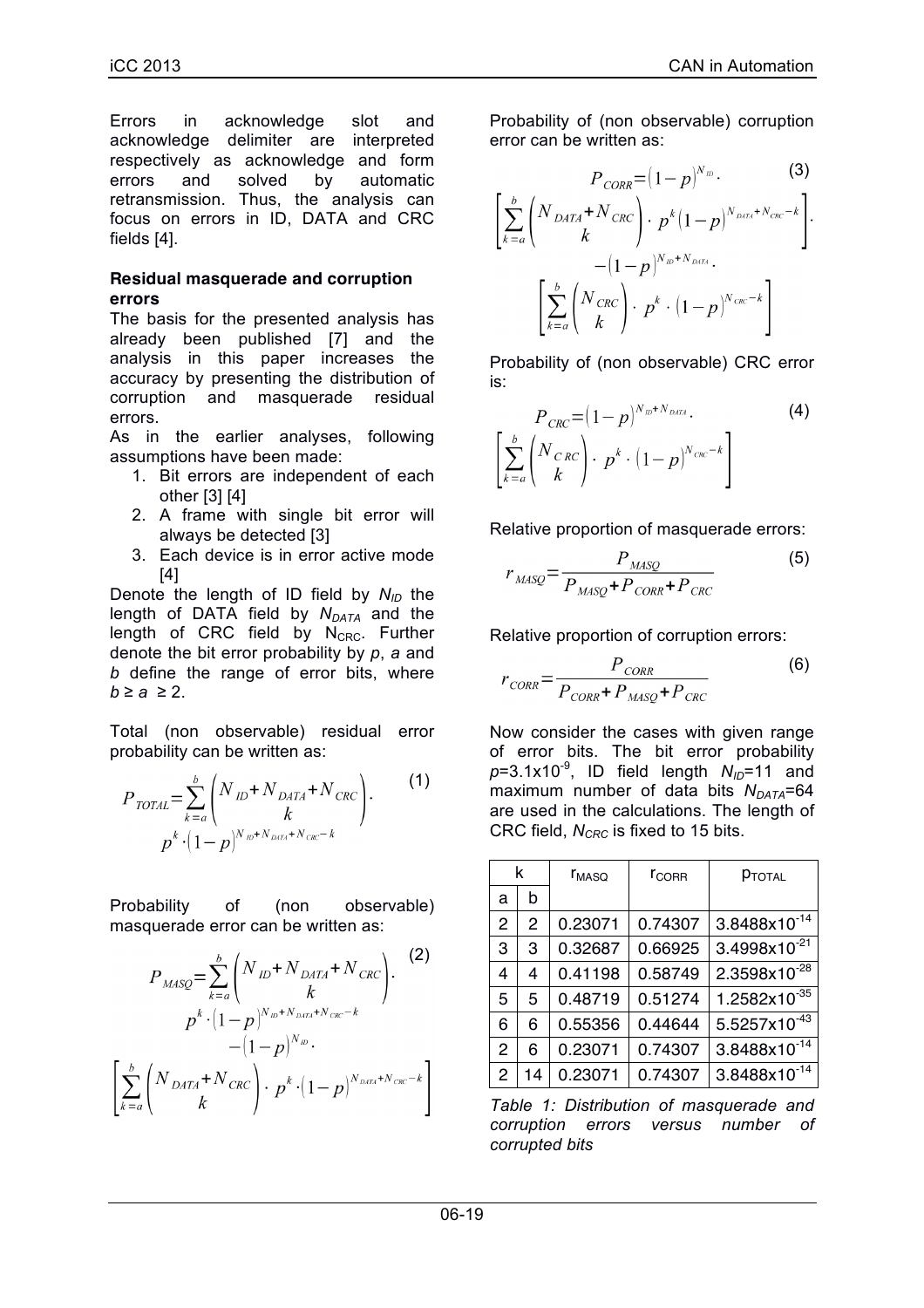

*Figure 2: Distribution between masquerade and corruption vs. DLC*

The distributions are summarized in table 1. Total (non observable) corruption probability  $p_{\text{TOTAL}}$  gives an idea, how significant the distribution category is. It can be seen that by accuracy of given 5 significant numbers, there is no difference in error type distribution between cases *b*=2, *b*=6 and *b*=14 when *a*=2.

If single values are used for average DLC, in the worst-case 67.8% of the residual errors are masquerade errors and 74.3% corruption errors according to figure 2. Especially the masquerade error probability is pessimistic, because typically only 5% to 10% of the all available IDs are in use. Thus, residual corruption error probability according to the average DLC could be used instead.

### **Putting all together**

More realistic bit error probabilities based on measurements have already been published [5]. Long practical experience on mobile machines have confirmed the validity of the values for average electromagnetic environment. Message error probability  $P_{MF}$  can be computed from biterror probability *p* and number of bits in a message *N<sub>BitsInMsg</sub>* by equation 7 and residual error probability *P<sub>RES</sub>* from message error probability by equation 8 [10].

Equation 9 presents, how the effective residual masquerade error probability *PMasEff* can be computed from residual masquerade error probability  $P_{Mas}$ , number different messages in use *MInUse* and number of bits in the ID-field *N<sub>ID</sub>* [7]. It is still pessimistic, because it has been kept simple and independent of the actual bitpatterns.

$$
P_{ME} = 1 - (1 - p)^{NBitsInMsg}
$$
 (7)

$$
P_{RES} = P_{ME} \cdot 4.7 \cdot 10^{-11} \tag{8}
$$

$$
P_{\text{MassEff}} = \left(P_{\text{RES}} \cdot r_{\text{MASQ}}\right) \cdot \frac{M_{\text{InUse}} - 1}{2^{N_{\text{ID}}} - 1} \tag{9}
$$

$$
R_{RE} = \frac{3600 \cdot s}{h} \cdot \left(\frac{1}{T} \cdot M_{lnUse}\right)
$$
 (10)  

$$
\left(r_{CORR} \cdot P_{RES} + P_{MasEff}\right) \cdot 100
$$

It is assumed that the relative distribution between non-observable error cases caused by corrupted bits remains the same in the perceived residual error distribution [4]. The number of corrupted bits varies from *a* to *b*, where  $b \ge a \ge 2$  [3]. When equations 7 to 9 are combined with the previously computed distribution, magnitude for the effective residual corruption error probability for full-loaded 1Mbps network can be calculated. Transmission interval *T* is assumed to be 10ms, which is common in control systems. At given update interval, maximum number *MinUse* of different full length messages with maximum number of stuff bits is 66. Finally, the sum of effective residual corruption and masquerade error probabilities is converted to probability of errors per hour *RRE* according to equation 10 [1]. Because only 1% of the total error budget is allowed for network communication, the raw value need to be finally multiplied by 100. Equation 10 results with given values

 $3.6524x10^{-8}$  errors/hour, when the worstcase values  $r_{MASQ}$ =67.8% and  $r_{CORR}$ =74.3% are used. The result is interesting, because maximum allowed probability of dangerous failures per hour (PFH) value for  $SIL3$  is  $10^{-7}$  errors/hour.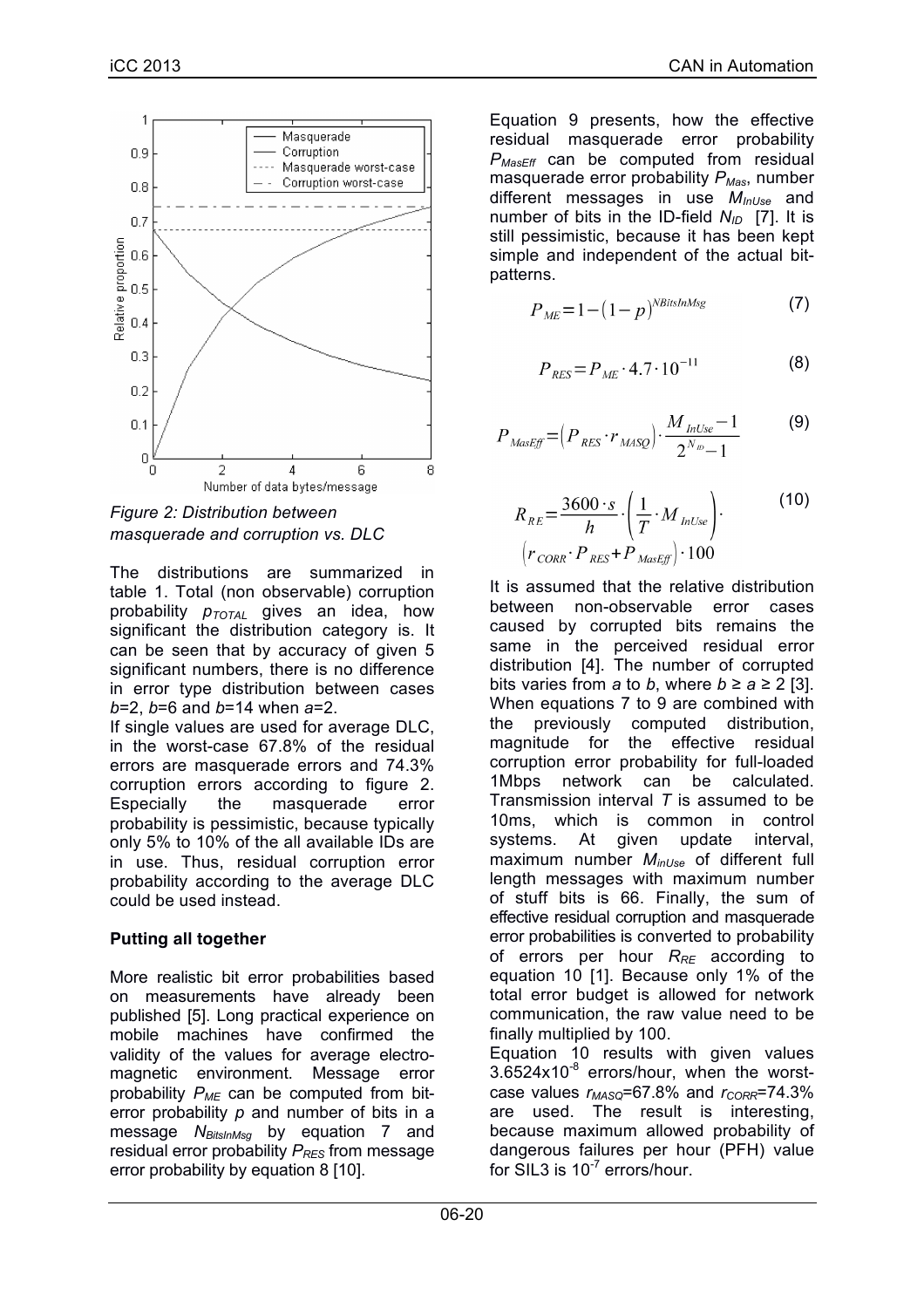One should notice, that the computed values are still quite pessimistic. Network was assumed to be full-loaded in the example scenario, but typical network utilization is much below 100%. It was also assumed that all messages have maximum number of potentially corrupted bits due to bit-stuffing, but the positive effect caused by lower number of data bits was neglected. Bit error probability decreased by higher number of nodes [3] [4] in a network was neither considered in the example scenario.

It is common approach in the timetriggered systems, that each SW function shall tolerate single missing or invalid update. It has been assumed, that biterrors are independent. Thus, the rate of two consecutive invalid updates caused by the residual errors is  $5.6144x10^{-25}$  per hour in average error conditions. The 1 % portion of the total failure rate for network communication has been used.

# **Changes in CAN FD**

Though residual error rate of CAN seems to be low, some improvements have been included in CAN FD [9]. Fault tolerance of bit-stuffing mechanism has been improved by including the stuff-bits into CRC checksums. Another improvement is the use of fixed stuff-bits in the CRC field. Those improvements cover the problems caused by corrupted stuff-bits [4]. Longer CRC codes have been introduced for maintaining the Hamming distance despite of higher number of data bits per message.

The change of RTR bit into reserved makes the bit as don't care. It is not any more possible to detect corruption of the RTR bit by calculating the number of data bits and comparing it with the value of RTR bit and DLC field. Residual errors in DLC may be revealed more accurately, because all bit patterns together with state of the EDL bit result different number of data bytes.

### **Discussion**

While corruption of a single CAN message introduces only a temporary deviation to a signal value, typical errors in analog cables introduce permanent deviation relative to typical signal change rate. In CAN based systems, the temporary deviation is typically corrected by next update. In case of permanent error, messages cannot transmitted through the CAN network, which can be monitored. In analog systems, permanent errors can be detected only, if the signal value range is exceeded.

Physical layer deviations affect directly on the bit error probability. Therefore it is important to take into consideration also the physical layer quality. Based on the experience, special attention shall be paid for implementing the designed quality in the system assembly and maintaining it during operation and service. Otherwise the realized dependability may differ from the designed dependability, which violates the functional safety requirements [6] [8].

The analysis revealed possibilities to interesting, simple application layer safeguarding design practices to decrease the residual error probability without adding complexity:

- Using standardized, high quality cabling components to keep the quality level according to the requirements.
- Avoiding topology deviations and using active topology components, when other than linear structure is required.
- Selection of the CAN-IDs of cyclically transmitted messages so that there exist difference of at least 2 bits. If default connection set need to be used, node-IDs may be organized accordingly.
- If CAN-IDs cannot be fully reorganized, different DLCs may be used for messages with only one bit difference in CAN-ID.
- Intentional mapping of all signals from RPDOs to either signal or application layer dummy objects increase the error detection capability provided by of RPDO mapping.
- Each application programmable device may provide parallel, spatially distributed, application layer monitoring by receiving all signals from the network.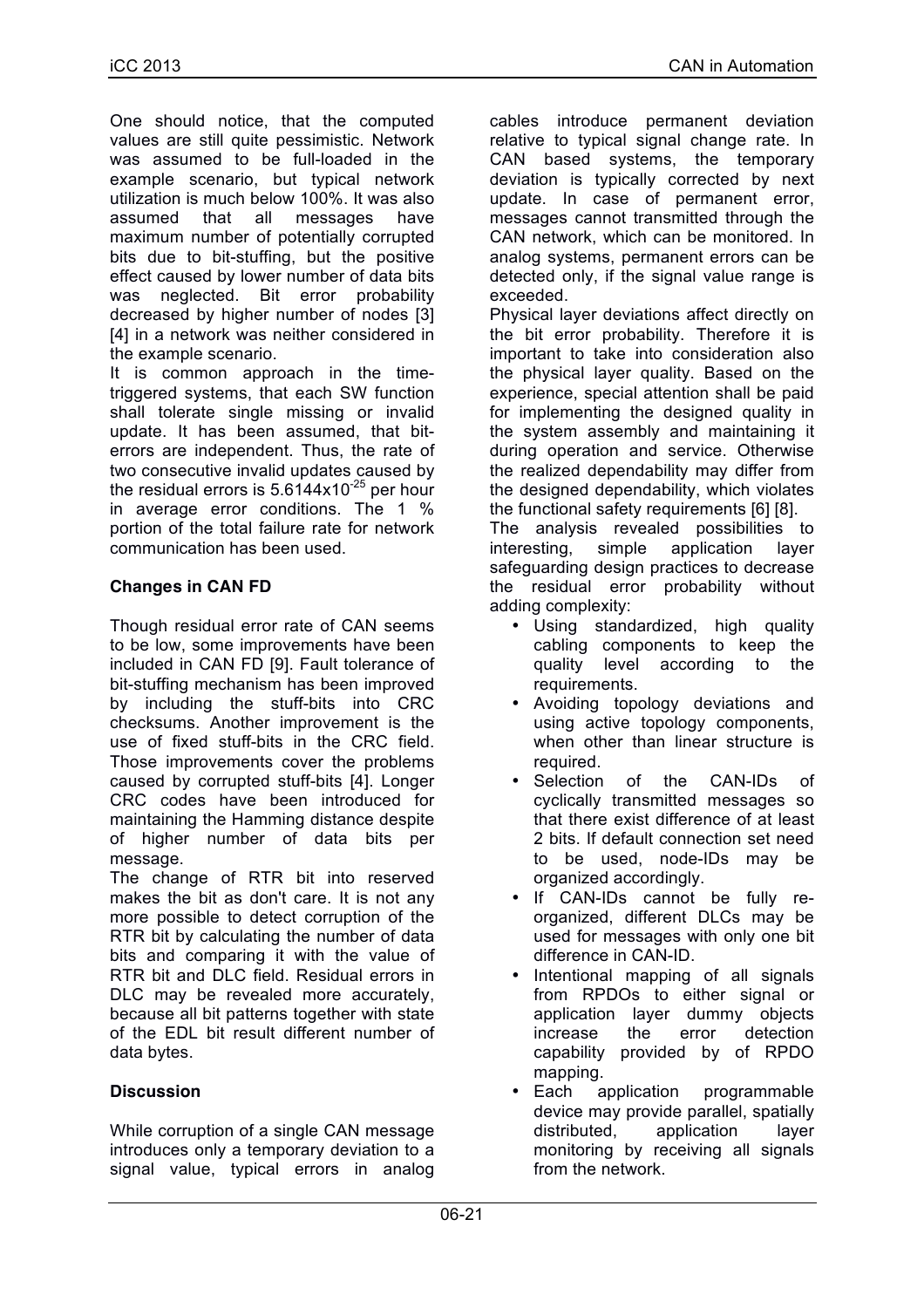- The use of update cycle double of the required to keep the effect of single corrupted value update and design of filters and controllers so that they tolerate single missing or corrupted value updates without significantly degraded operation.
- The use of enumerated values with difference of more than 2 bits as much as possible.
- Distributing the functions rather than centralizing, because increasing the number devices in a network increases error detection performance.

Many CANopen safeguards expect systematic management of design information as well as found design practices improving the effect of the safeguards. It is essential to follow the standardized system design process and information storage formats [2] to minimize the deviation between designed, implemented and maintained quality in system configurations.

Absolute worst case values have been used in the analysis. Reduction of update cycle and number of used messages may enable reaching either higher SIL class or same SIL class but in worse EMC conditions. Using absolute worst case values instead of realistic values for current system and environment everywhere will lead significant design overhead.

In the future, it would be interesting to compare the dependability provided by SRDO protocol with the dependability achievable with the use of standard PDO protocol with direct and inverted signals and carefully selected CAN-IDs. The significance of masquerade errors is still overestimated. It would be interesting to analyze, how big improvement the bit pattern based analysis will reveal.

### **Conclusions**

Any CAN based implementation is not perfect, but CANopen communication is several magnitudes more reliable than analog communication. To improve overall dependability of control systems, sensor and actuator connections should first be updated from analog to CANopen.

After the upgrade of communication dependability, application SW quality becomes the weakest point, not communication.

Residual error rate of a single CANopen network can meet requirement of SIL3 in average error conditions, but if single faulty update can be tolerated by filters and controllers, residual error rate of CANopen networking is not a limiting thing to any SIL level.

CANopen provides significant safeguards the top of CAN. Therefore CANopen networks cannot be analysed as pure CAN networks as has been done in earlier analyses. The effect of CANopen safeguards can be improved by following design principles used e.g. in CANopen safety. Earlier analyses have also been overestimating the significance of masquerade errors.

The major bottlenecks of CAN error detection mechanisms have been solved in CAN FD. Furthermore, Hamming distance will be maintained despite of higher number of data bytes, which will keep CANopen competitive integration platform for machine control systems.

Physical layer and system configuration shall be systematically designed to enable the systems meet the designed dependability. Systems shall be designed, assembled and serviced according to the standardized process to implement and maintain the intact physical layer and consistent system configuration.

There are not enough detailed and public failure information available, which has made it difficult to find correct failure information from the literature. One option could be, that CiA will organize a communication forum for exchanging safety and dependability related information.